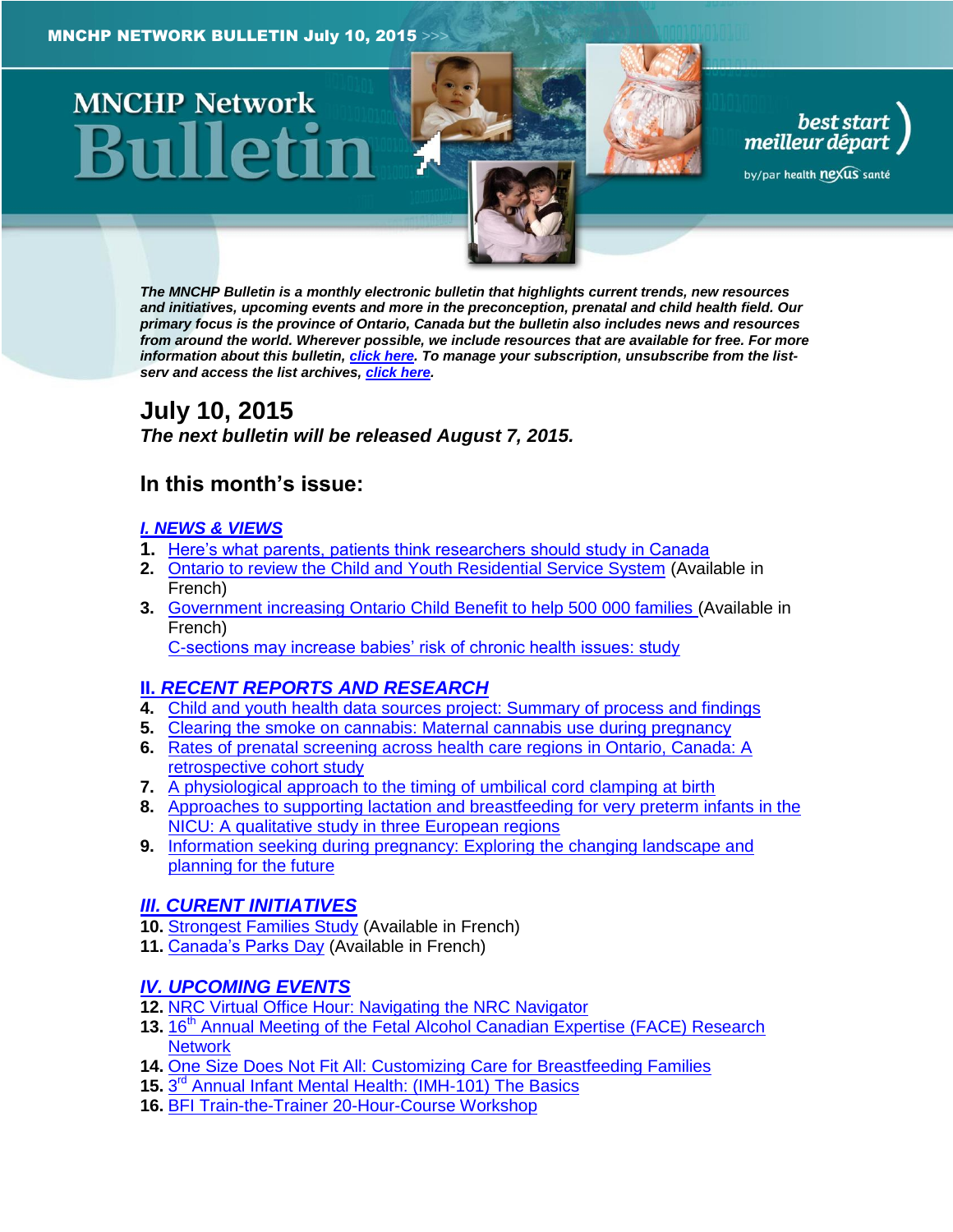## *[V. RESOURCES](#page-10-1)*

- **17.** [2015 Travers Fellowship Series: Is Canada's foreign aid focus working](#page-10-2)
- **18.** [Eat Less, Eat Better… is it that simple? Conference eBook](#page-10-3)
- **19.** [A Booster for Vaccine-Confidence: Effective Counselling for the Hesitant Patient](#page-11-0)
- **20.** [Shelter Safe](#page-11-1) (Available in French)
- **21.** [Recent videos](#page-12-0)

#### *[VI. FEATURED BEST START RESOURCES](#page-12-1)*

- **22.** [Breastfeeding in Ontario: Evaluating Breastfeeding Programs and Initiatives Fact](#page-12-2)  [Sheet #5](#page-12-2) (Available in French)
- **23.** [Ontario Prenatal Education Network](#page-12-3)
- **24.** [Prenatal Education Web Watch](#page-13-1)

# <span id="page-1-0"></span>**I. NEWS & VIEWS**

#### <span id="page-1-1"></span>**1. Here's what parents, patients think researchers should study in Canada**

As reported in this article (Chai, 2015), a recent study from the Hospital for Sick Children identified key issues related to child health and development that they believe researchers should study. These issues include healthy amounts of screen time, positive discipline strategies, and safe sleep. The study, conducted by lead researcher Dr. Mikael Katz-Lavigne, highlights the importance of involving the public in health research with the goal of using funding dollars wisely, and reducing duplication of efforts. Katz-Lavigne will submit the results of his study to funding organizations and research institutes in the hopes that the results "may lead to outcomes that are directly relevant to health care consumers."

[http://globalnews.ca/news/2074465/heres-what-parents-patients-think-researchers](http://globalnews.ca/news/2074465/heres-what-parents-patients-think-researchers-should-study-in-canada/)[should-study-in-canada/](http://globalnews.ca/news/2074465/heres-what-parents-patients-think-researchers-should-study-in-canada/)

#### [\[Return to top\]](#page-0-0)

#### <span id="page-1-2"></span>**2. Ontario to review the Child and Youth Residential Service System** (Available in French)

This news brief (Ministry of Children and Youth Services, 2015) announces the government's decision to launch a review of the child and youth residential service system, which includes group homes, foster homes, provincially operated facilities and 60 youth justice open and secure custody or detention facilities. The aim of the review is to build on work currently being done to improve the child welfare, youth justice, mental health and special needs sectors. There are a number of reasons why a child may be cared for in a residential setting, including developmental or physical challenges, medical conditions, behavioural difficulties or substance abuse problems. Children in residential settings may also have been taken into care by the Children's Aid Society.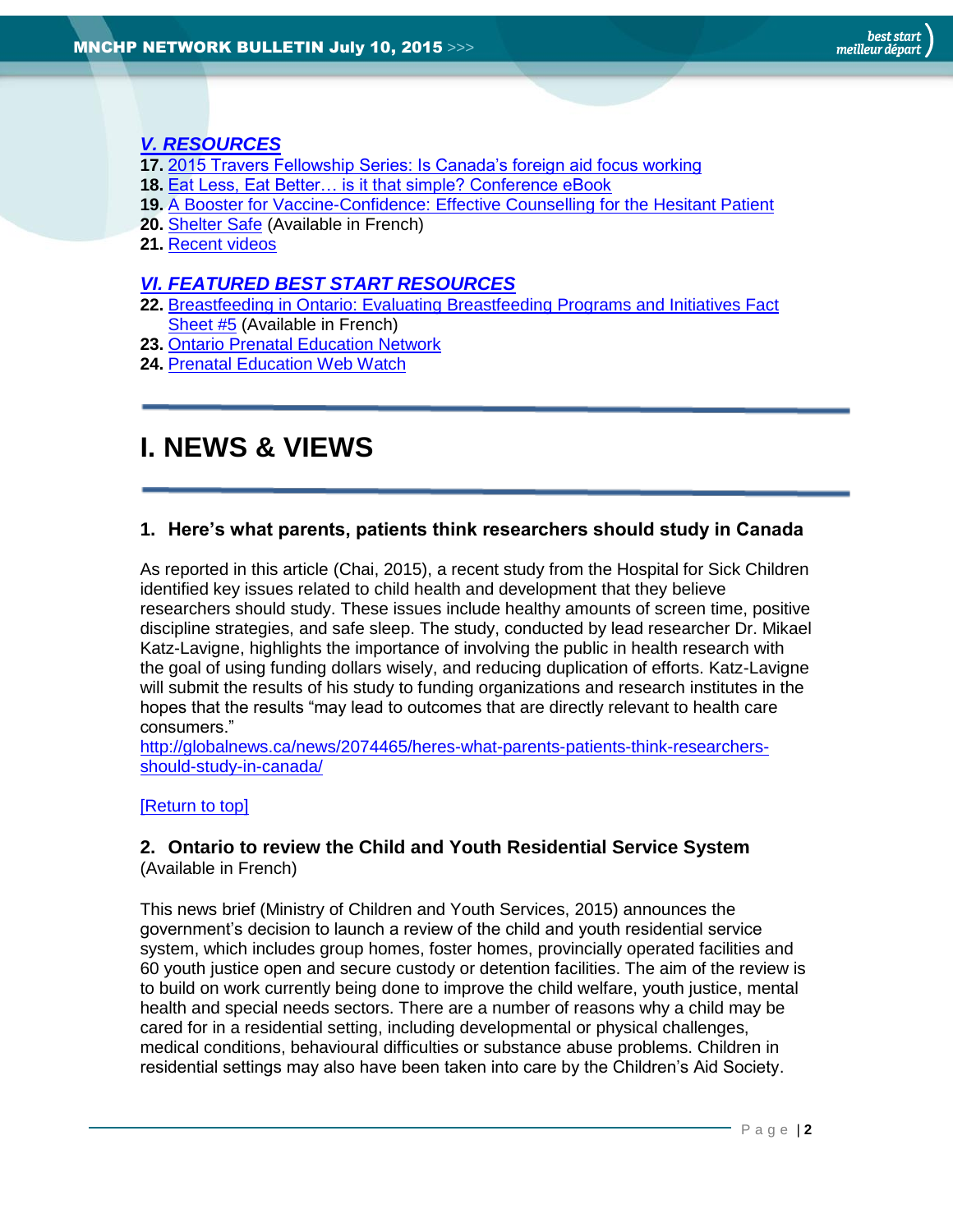EN[:http://news.ontario.ca/mcys/en/2015/06/ontario-to-review-the-child-and-youth](http://news.ontario.ca/mcys/en/2015/06/ontario-to-review-the-child-and-youth-residential-service-system.html)[residential-service-system.html](http://news.ontario.ca/mcys/en/2015/06/ontario-to-review-the-child-and-youth-residential-service-system.html) FR: [http://news.ontario.ca/mcys/fr/2015/06/lontario-reexamine-le-systeme-de-services](http://news.ontario.ca/mcys/fr/2015/06/lontario-reexamine-le-systeme-de-services-en-etablissement-pour-les-enfants-et-les-jeunes.html)[en-etablissement-pour-les-enfants-et-les-jeunes.html](http://news.ontario.ca/mcys/fr/2015/06/lontario-reexamine-le-systeme-de-services-en-etablissement-pour-les-enfants-et-les-jeunes.html)

#### [\[Return to top\]](#page-0-0)

#### <span id="page-2-0"></span>**3. Government increasing Ontario Child Benefit to help 500 00 families** (Available in French)

From the Ministry of Children and Youth Services, this news release announces that the maximum monthly Ontario Child Benefit will be increased to \$1336 per child, per year. The increase, as well as the decision to tie increases to the benefit to inflation, are part of the government's Ontario Poverty Reduction Strategy. Over 500 000 families in Ontario are supported by the benefit, which helps subsidize the cost of raising children. Assessment for OCB eligibility will be automatic for families who have filed their previous year's income tax return and have registered their children for the Canada Child Tax Benefit.

EN: [http://news.ontario.ca/mcys/en/2015/06/government-increasing-ontario-child-benefit](http://news.ontario.ca/mcys/en/2015/06/government-increasing-ontario-child-benefit-to-help-500000-families.html)[to-help-500000-families.html](http://news.ontario.ca/mcys/en/2015/06/government-increasing-ontario-child-benefit-to-help-500000-families.html)

FR: [http://news.ontario.ca/mcys/fr/2015/06/le-gouvernement-augmente-la](http://news.ontario.ca/mcys/fr/2015/06/le-gouvernement-augmente-la-prestation-ontarienne-pour-enfants-pour-aider-500-000-familles.html)[prestation-ontarienne-pour-enfants-pour-aider-500-000-familles.html](http://news.ontario.ca/mcys/fr/2015/06/le-gouvernement-augmente-la-prestation-ontarienne-pour-enfants-pour-aider-500-000-familles.html)

#### [\[Return to top\]](#page-0-0)

#### <span id="page-2-1"></span>**4. C-sections may increase babies' risk of chronic health issues: study**

As reported by Rapaport (2015), a new analysis in the BMJ draws a connection between C-section births and chronic health issues including asthma, diabetes and obesity. While the results of the study, are not conclusive, lead researchers Dr. Jan Blustein and Jainmeng Liu of the Institute of Reproductive and Child Health encourage women to discuss the risk of C-section with their doctor or midwife. The study also discusses the high levels of C-section births in the United States, Mexico, Brazil, Australia and Italy due in part to the decision of some women to choose to have a C-section even if it is not necessary, and also because women who have previously had a C-section are encouraged to give birth by C-section again.

[http://www.theglobeandmail.com/life/health-and-fitness/c-sections-may-increase-babies](http://www.theglobeandmail.com/life/health-and-fitness/c-sections-may-increase-babies-risk-of-chronic-health-issues-study/article24941796/)[risk-of-chronic-health-issues-study/article24941796/](http://www.theglobeandmail.com/life/health-and-fitness/c-sections-may-increase-babies-risk-of-chronic-health-issues-study/article24941796/)

[\[Return to top\]](#page-0-0)

# <span id="page-2-2"></span>**II. RECENT REPORTS AND RESEARCH**

*\* indicates journal subscription required for full text access*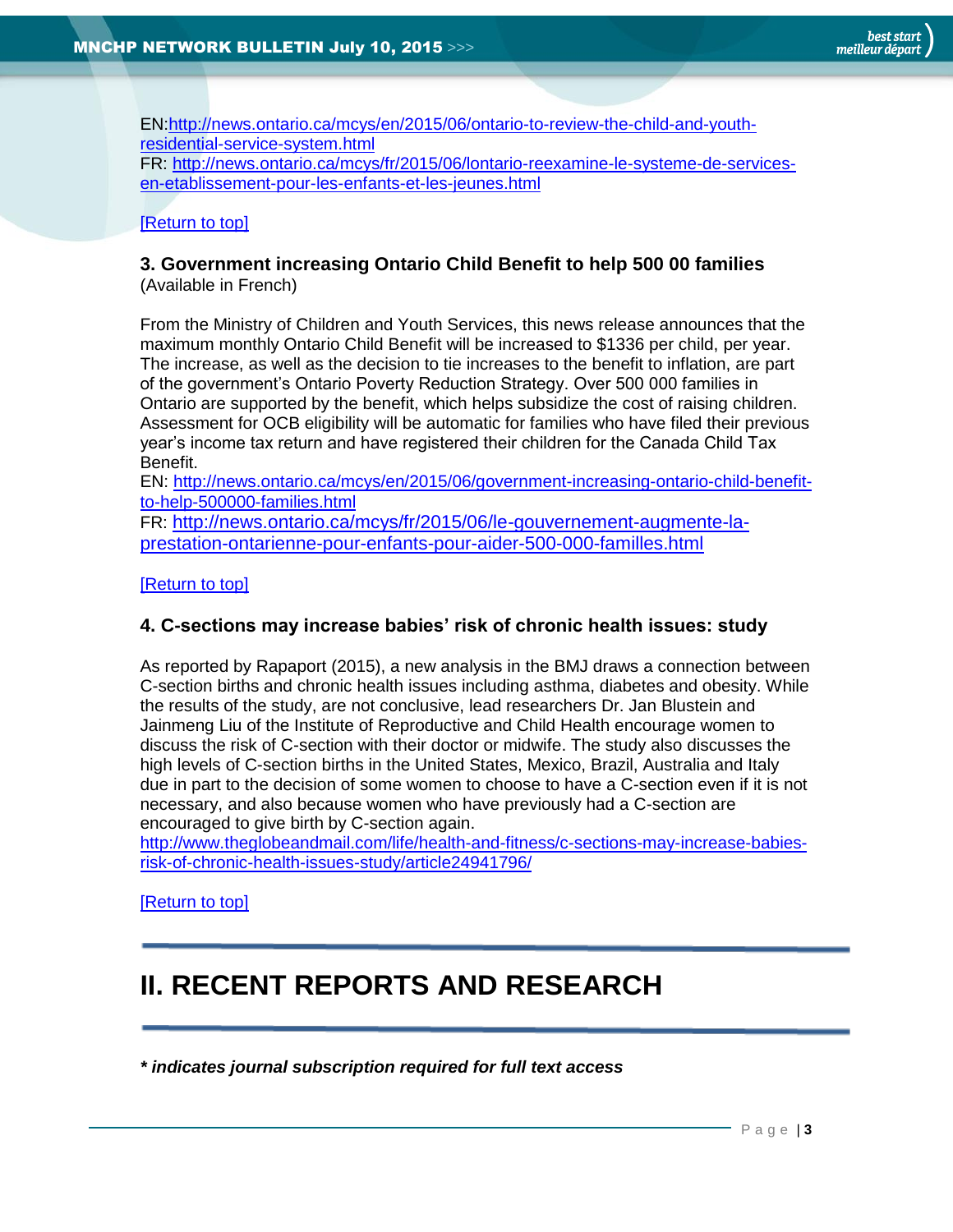## <span id="page-3-0"></span>**5. Child and youth health data sources project: Summary of process and findings**

Ontario Agency for Health Protection and Promotion (Public Health Ontario). (2015). *Child and youth health data sources project: Summary of processes and findings*. Toronto, ON: Queen's Printer for Ontario. Retrieved from [http://www.publichealthontario.ca/en/eRepository/Child\\_Youth\\_Data\\_Sources\\_2015.pdf](http://www.publichealthontario.ca/en/eRepository/Child_Youth_Data_Sources_2015.pdf)

#### EXCERPT:

#### **Introduction**

Child and youth population health assessments are influenced by the quality and utility of the information sources. The ability to make sound assessments depends on the accuracy and representativeness of the data collected. Furthermore, the ability to conduct ongoing assessments is determined by attributes such as the continuity, timeliness and overall accessibility of the data. As stated in the report, *Measuring the health of infants, children and youth for public health in Ontario: indicators, gaps and recommendations for moving forward*, Ontario lacks a coordinated system for assessing child and youth health. Such a system would be valuable for identifying priorities related to child and youth health, monitoring the effects of programs and policies, and measuring our progress towards achieving positive health outcomes. The value of a coordinated and province-wide assessment system is also highlighted in the provincial report, *Taking action to prevent chronic disease: recommendations for a healthier Ontario,* with focus on the need for data to inform program and policy planning, implementation and evaluation in order to reduce the burden of chronic diseases and related risk factors. Despite the absence of an integrated system, Ontario has access to individual data sources that can provide information on younger populations within the province. These data sources, ranging from surveys to administrative data, can be used to gather information on the health status, behaviours, and risk factors related to children and youth.

[http://www.publichealthontario.ca/en/eRepository/Child\\_Youth\\_Data\\_Sources\\_2015.pdf](http://www.publichealthontario.ca/en/eRepository/Child_Youth_Data_Sources_2015.pdf)

#### [\[Return to top\]](#page-0-0)

#### <span id="page-3-1"></span>**6. Clearing the smoke on cannabis: Maternal cannabis use during pregnancy**

Porath-Waller, A. J. (2015). *Clearing the smoke on cannabis: Maternal cannabis use during pregnancy.* Ottawa, ON: Canadian Centre on Substance Abuse. Retrieved from [http://www.ccsa.ca/Resource%20Library/CCSA-Cannabis-Maternal-Use-Pregnancy-](http://www.ccsa.ca/Resource%20Library/CCSA-Cannabis-Maternal-Use-Pregnancy-Report-2015-en.pdf)[Report-2015-en.pdf](http://www.ccsa.ca/Resource%20Library/CCSA-Cannabis-Maternal-Use-Pregnancy-Report-2015-en.pdf)

#### EXCERPT:

#### **Key Points**

Cannabis is the most commonly used illicit drug during pregnancy.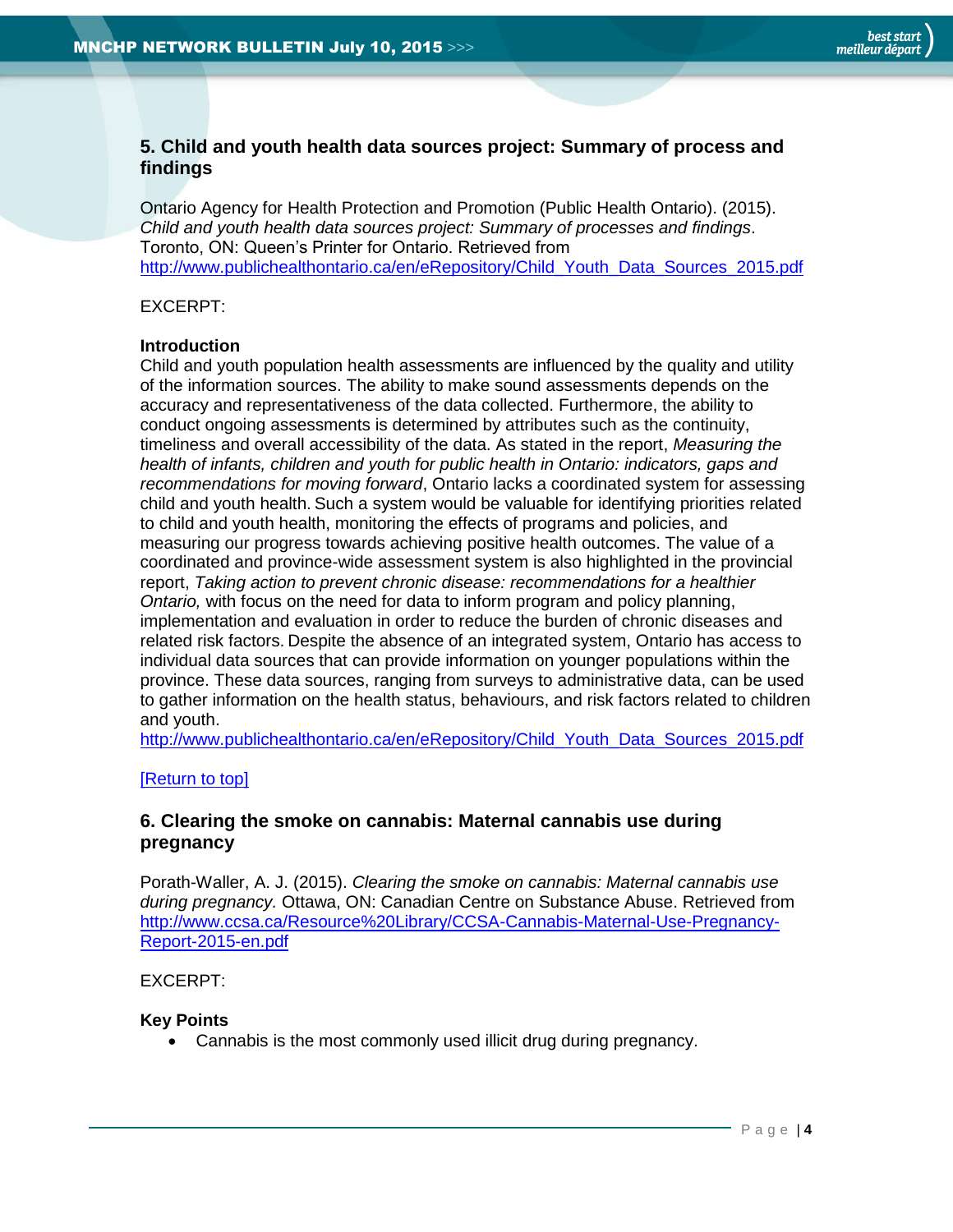- Prenatal exposure to cannabis has adverse effects on cognitive development and academic achievement.
- There are also effects on behaviour, including attention deficits, increased hyperactivity and impulsivity.
- There is also emerging evidence of an increased likelihood of smoking, substance abuse and delinquency among adolescents who were prenatally exposed to cannabis.
- Information on the effects of cannabis use during pregnancy is essential to help healthcare providers advise patients about the impact of cannabis use and improve the health and well-being of patients' children.

[http://www.ccsa.ca/Resource%20Library/CCSA-Cannabis-Maternal-Use-Pregnancy-](http://www.ccsa.ca/Resource%20Library/CCSA-Cannabis-Maternal-Use-Pregnancy-Report-2015-en.pdf)[Report-2015-en.pdf](http://www.ccsa.ca/Resource%20Library/CCSA-Cannabis-Maternal-Use-Pregnancy-Report-2015-en.pdf)

#### [\[Return to top\]](#page-0-0)

#### <span id="page-4-0"></span>**7. Rates of prenatal screening across health care regions in Ontario, Canada: A retrospective cohort study**

Hayeems, R. Z., Campitelli, M., Ma, X., Huang, T., Walker, M., & Guttmann, A. (2015). Rates of prenatal screening across health care regions in Ontario, Canada: A retrospective cohort study. *CMAJ, 3*(2), E236-E243. doi:10.9778/cmajo.20140110

#### ABSTRACT:

**Background** It is recommended that all pregnant women be offered screening for Down syndrome and open neural tube defects, but emerging prenatal tests that are not publicly insured may compromise access. We evaluated screening rates for publicly insured screening tests across health care regions in the province of Ontario and determined whether maternal, provider or regional characteristics are associated with screening uptake.

**Methods** We conducted a population-based retrospective cohort study involving pregnant women in Ontario who were at or beyond 16 weeks' gestation in 2007–2009. We ascertained prenatal screening rates using linked health administrative and prenatal screening datasets. We examined maternal, provider and regional characteristics associated with screening uptake. Rate ratios (RRs) were estimated.

**Results** Of the 264 737 women included in the study, 62.2% received prenatal screening; uptake varied considerably by region (range 27.8%–80.3%). A greater proportion of women initiated screening in the first rather than the second trimester (50.0% v. 12.2%). Factors associated with lower screening rates included living in a rural area versus an urban area (adjusted rate ratio 0.64, 95% confidence interval [CI] 0.63– 0.66), receiving first-trimester care from a family physician or midwife versus an obstetrician (adjusted rate ratio 0.91, 95% CI 0.90–0.92, and 0.40, 95% CI 0.38–0.43, respectively) and being in a lower income quintile (adjusted RR for lowest v. highest 0.95, 95% CI 0.94–0.96). Being an immigrant or a refugee was associated with higher screening rates.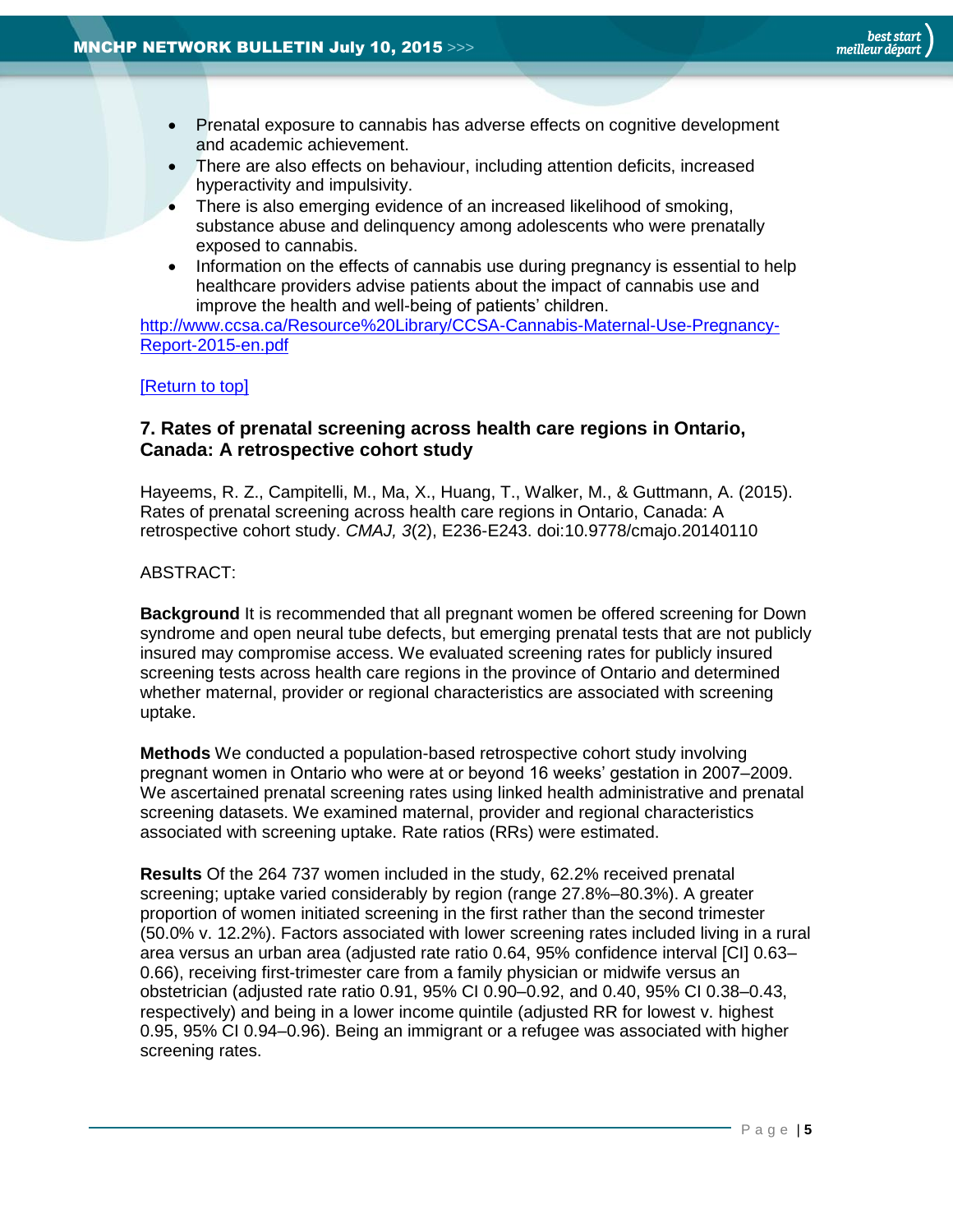**Interpretation** There were significant maternal, provider and regional differences in the uptake of prenatal screening across the province. With discrepancies expected to increase with the emergence of noninvasive prenatal tests paid for out of pocket by many women, policy efforts to reduce barriers to prenatal screening and optimize its availability are warranted.

<http://www.cmajopen.ca/content/3/2/E236.full>

#### [\[Return to top\]](#page-0-0)

## <span id="page-5-0"></span>**8. A physiological approach to the timing of umbilical cord clamping at birth**

Hooper, S. B., Polglase, G. R., & te Pas, A. B. (2014). A physiological approach to the timing of umbilical cord clamping at birth. *ADC Fetal & Neonatal, 100*: F355-F360. doi: 10.1136/archdischild-2013-305703

#### ABSTRACT:

Umbilical cord clamping at birth has a major impact on an infant's cardiovascular system that varies in significance depending upon whether the infant has commenced breathing. As umbilical venous return is a major source of preload for the left ventricle during fetal life, recent experimental evidence has shown that clamping the umbilical cord severely limits cardiac venous return in the absence of pulmonary ventilation. As a result, cardiac output greatly reduces and remains low until breathing commences. Once the infant begins breathing, aeration of the lung triggers a large increase in pulmonary blood flow, which replaces umbilical venous return as the source of preload for the left ventricle. As a result, cardiac output markedly increases as indicated by an increase in heart rate immediately after birth. Thus, infants born apnoeic and hypoxic and have their cords immediately clamped, are likely to have a restricted cardiac output combined with hypoxia. As increased cardiac output is a major physiological defence mechanism that counteracts the effects of hypoxaemia, limiting the increase in cardiac output exposes the infant to ischemia along with hypoxia. However, if the infant commences breathing, aerates its lungs and increases pulmonary blood flow before the umbilical cord is clamped, then pulmonary venous return can immediately take over the supply of left ventricular preload upon cord clamping. As a result, there is no intervening period of reduced preload and cardiac output and the large swings in arterial pressures and flows are reduced leading to a more stable circulatory transition. <http://fn.bmj.com/content/100/4/F355.full.pdf+html>

#### [\[Return to top\]](#page-0-0)

#### <span id="page-5-1"></span>**9. Approaches to supporting lactation and breastfeeding for very preterm infants in the NICU: A qualitative study in three European regions**

Bonet, M., Forcella, E., Blondel, B., Draper, E. S., Agostino, R., … Zeitlin, J. (2015). Approaches to supporting lactation and breastfeeding for very preterm infants in the NICU: A qualitative study in three European regions. *BMJ Open, 5*: e006973. doi:10.1136/bmjopen-2014-006973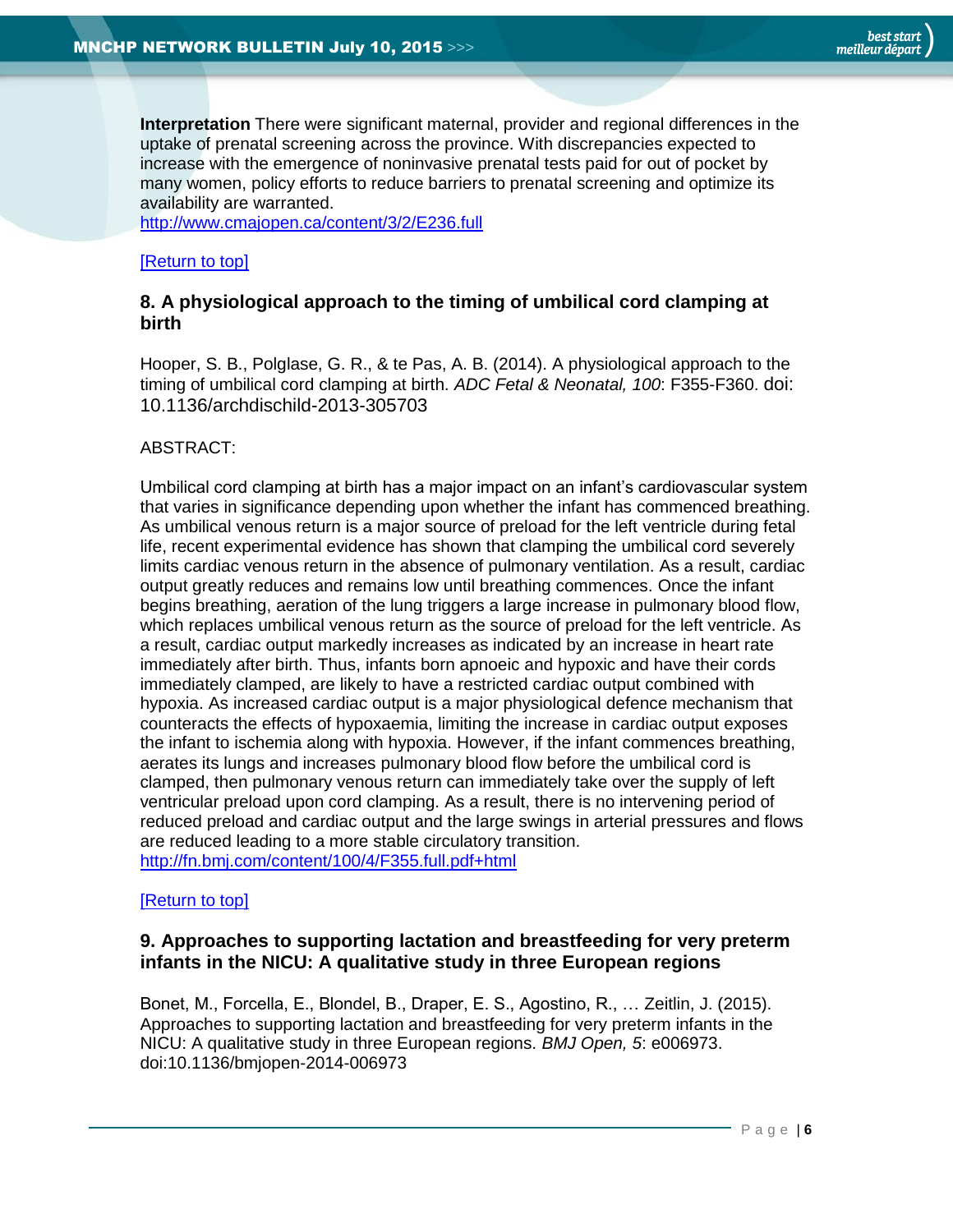#### ABSTRACT:

**Objectives**: To explore differences in approaches to supporting lactation and breastfeeding for very preterm infants in neonatal intensive care units (NICU) in 3 European regions.

**Design**: Qualitative cross-sectional study carried out by means of face-to-face semistructured interviews. Verbatim transcripts were coded using a theoretical framework derived from the literature and supplemented by data-driven concepts and codes.

**Setting**: 4 purposively selected NICUs in each of 3 European regions in 2010 (Ile-de-France in France, Lazio in Italy, and the former Trent region in the UK). **Participants**: NICU staff members (n=22).

**Results**: Policies and practices for managing mother's own milk for very preterm babies differed between regions, and were much more complex in Ile-de-France than in Trent or Lazio regions. Staff approaches to mothers to initiate lactation differed by region, with an emphasis on the nutritional and immunological value of human milk in the Trent region and on the 'normalizing' effect of breastfeeding on the mother-child relationship in Lazio. French and English staff expressed conflicting opinions about the use of bottles, which was routine in Italy. Italian informants stressed the importance of early maternal milk expression and feeding, but also mentioned discharging infants home before feeding at the breast was established. In Ile-de-France and Trent, successful feeding from the breast was achieved before discharge, although this was seen as a factor that could prolong hospitalization and discourage continued breastfeeding for some women. **Conclusions**: Targeted health promotion policies in the NICU are necessary to increase the number of infants receiving their mother's milk and to support mothers with transfer of the infant to the breast. Integrating knowledge about the different approaches to lactation and breastfeeding in European NICUs could improve the relevance of recommendations in multiple cultural settings.

<http://bmjopen.bmj.com/content/5/6/e006973.full.pdf+html>

[\[Return to top\]](#page-0-0)

#### <span id="page-6-0"></span>**10. Information seeking during pregnancy: Exploring the changing landscape and planning for the future**

McDougall, R., & Ecclestone, K. (2015). *Information seeking during pregnancy: Exploring the changing landscape and planning for the future*. Fergus, ON: Wellington-Dufferin-Guelph Public Health. Retrieved from https://www.wdgpublichealth.ca/sites/default/files/wdgphfiles/2015 June Information % [20Seeking\\_During\\_%20Pregnancy\\_Full\\_Report.pdf](https://www.wdgpublichealth.ca/sites/default/files/wdgphfiles/2015_June_Information_%20Seeking_During_%20Pregnancy_Full_Report.pdf)

#### EXECUTIVE SUMMARY

#### **Introduction**

Public health programs are created on the foundation of evidence informed practice. The goal of the Reproductive Health Program Standard is "to enable individuals and families to achieve optimal preconception health, experience a healthy pregnancy, have the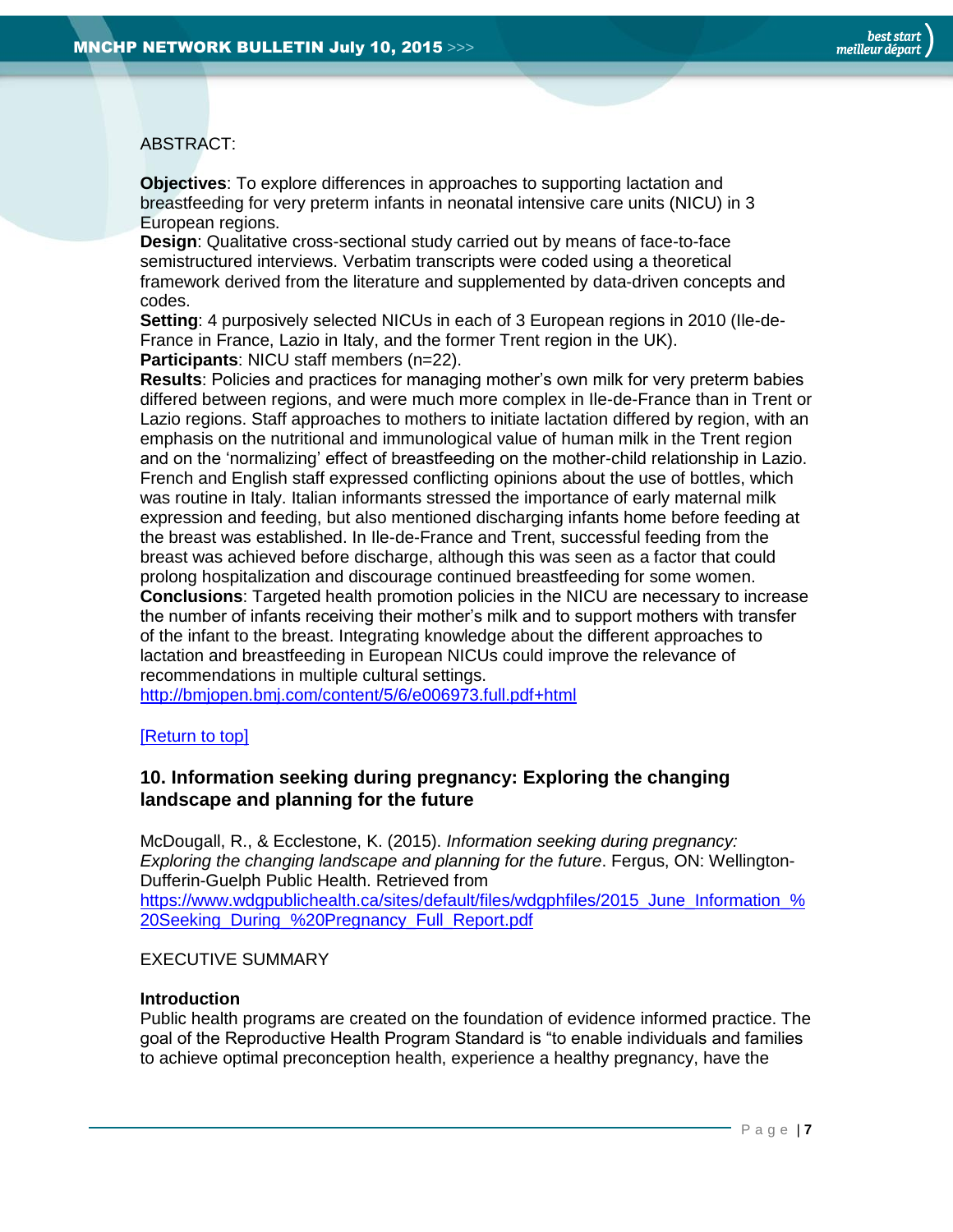healthiest newborn(s) possible, and be prepared for parenthood" (Ontario Ministry of Health and Long-Term Care, 2010). In order to achieve this goal, the Reproductive Health Program team at Wellington-Dufferin-Guelph Public Health (WDGPH) conducted a literature review to understand how pregnant women access or receive information about pregnancy. One of the recommendations from this review was to conduct a survey with pregnant women in Wellington, Dufferin and Guelph (WDG) to better understand the pregnancy information needs and interests of the local population. Promising approaches and tools identified in the literature review guided the development of the local survey, focusing on: 1) information technology (i.e., text messaging, apps, email and social media). 2) health care provider outreach, and 3) public awareness.

The objectives of the local survey for pregnant women were to:

- 1. Determine how pregnant women in WDG are accessing pregnancy related information.
- 2. Learn which sources of information are most useful.
- 3. Understand how pregnant women in WDG would like to receive pregnancy related information from WDGPH.
- 4. Gain insight into the role of healthcare providers in relation to Internet-based resources; including the distribution of resources to pregnant clients and discussing Internet-based information accessed by them.

https://www.wdgpublichealth.ca/sites/default/files/wdgphfiles/2015 June Informa tion %20Seeking During %20Pregnancy Full Report.pdf

[\[Return to top\]](#page-0-0)

# <span id="page-7-0"></span>**III. CURRENT INITIATIVES**

#### <span id="page-7-1"></span>**11. Strongest Families Study**

(Available in French)

The Strongest Families Institute is currently conducting a study to test an online coached parenting program for families of children with an FASD diagnosis. The program was codeveloped by Dr. Patrick McGrath of the IWK Health Centre and Dr. James Reynolds of Queen's University. The program is being tested to measure its efficacy in helping parents manage the challenging behaviours exhibited by children with FASD. The Institute is currently looking for Canadian parents of children ages 4 through 12 who have been diagnosed with a Fetal Alcohol Spectrum Disorder to take part in the study. Learn more about the study from [this short video.](https://www.youtube.com/watch?v=apVEv05IheU&feature=youtu.be)

Encourage families to register for the study online:<https://mystudies.ca/studies/fasd>

[\[Return to top\]](#page-0-0)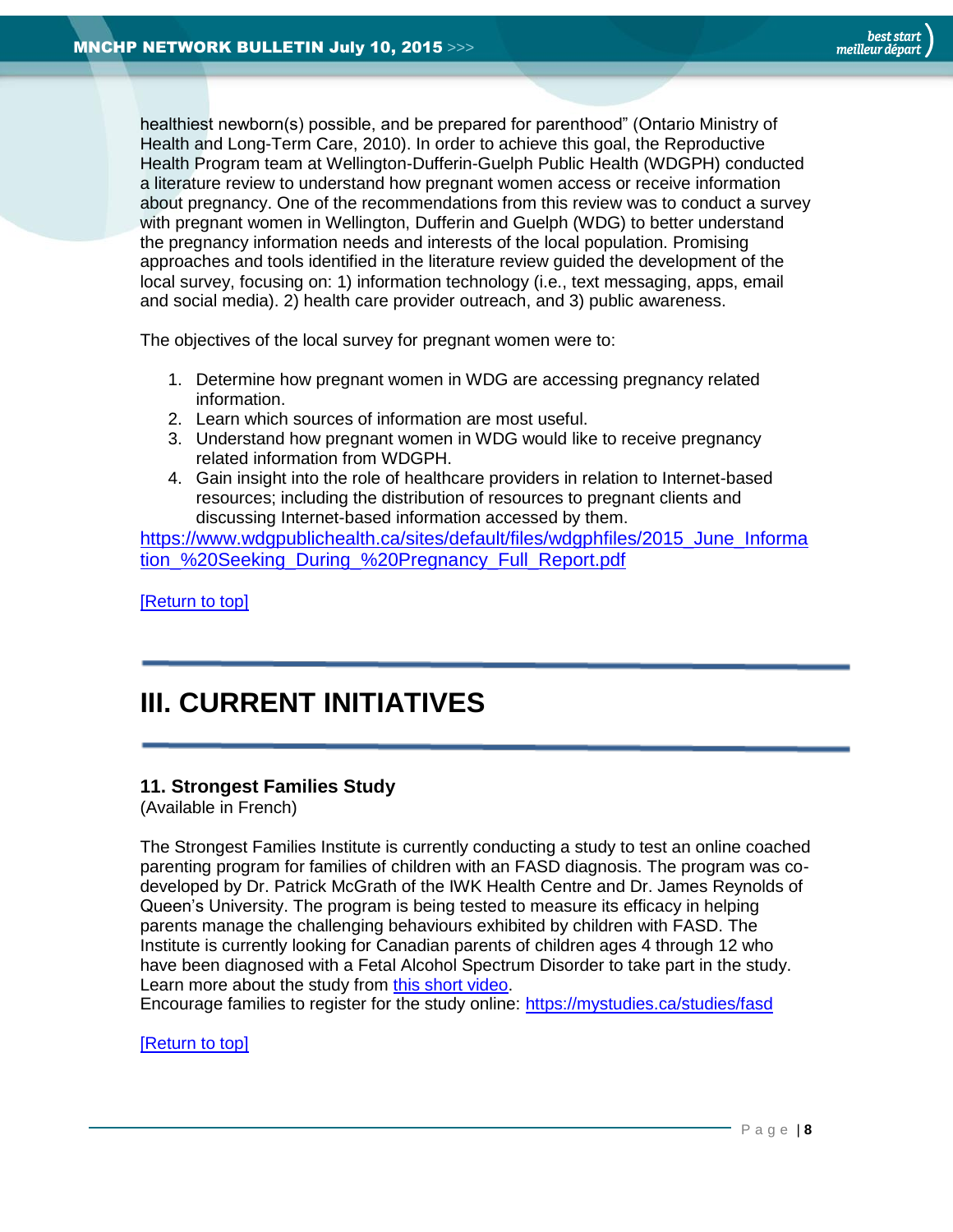## <span id="page-8-0"></span>**12. Canada's Parks Day**

(Available in French)

Celebrated the third Saturday of July each year, Canada's Parks Day encourages Canadians to take advantage of the outdoor spaces in their communities. Family activities are taking place in parks throughout the country. Algonquin Park is hosting guided hikes, bike trips for children, an insect hunt, and a workshop on the benefits of parks to physical and mental health. For more information about park events in your community, consult the [Ontario Parks](http://ontarioparks.com/events) website.

EN:<http://www.parks-parcs.ca/english/cpc/parksday.php> FR:<http://www.parks-parcs.ca/french/cpc/parksday.php>

Related links:

- **Healthy Parks Healthy People Central**: This international website promotes the importance of parks and their contribution to creating a healthy society. Find links to research about parks, case studies and events. <http://www.hphpcentral.com/about>
- **What is the relationship between risk outdoor play and health in children? A systematic review**: This systematic review highlights the importance of risky play in natural outdoor spaces for child health and development. <http://www.mdpi.com/1660-4601/12/6/6423/htm>
- **New funding for Active Outdoor Play**: The Lawson Foundation recently announced a call for funding to support children's opportunities for unstructured play.

<span id="page-8-1"></span><http://www.newswire.ca/en/story/1553729/new-funding-for-active-outdoor-play>

 **Green spaces make kids smarter**: This article reports on the cognitive benefits of green spaces for children, and the ability of plant life to absorb harmful pollutants and protect children's brains from dangerous chemicals. [http://www.theatlantic.com/health/archive/2015/06/green-spaces-make-kids](http://www.theatlantic.com/health/archive/2015/06/green-spaces-make-kids-smarter/395924/)[smarter/395924/](http://www.theatlantic.com/health/archive/2015/06/green-spaces-make-kids-smarter/395924/)

[\[Return to top\]](#page-0-0)

# **IV. UPCOMING EVENTS**

## <span id="page-8-2"></span>**14. NRC Virtual Office Hour: Navigating the NRC Navigator**

July 16, 2015: Webinar

Hosted by Bard Prud'homme and Devon Peart of the Nutrition Resource Centre, this webinar will provide attendees the opportunity to learn about the NRC Navigator and the benefits of using this tool for conducting effective nutrition research. The webinar will also address techniques for effective searching and how to suggest resources for inclusion in the navigator.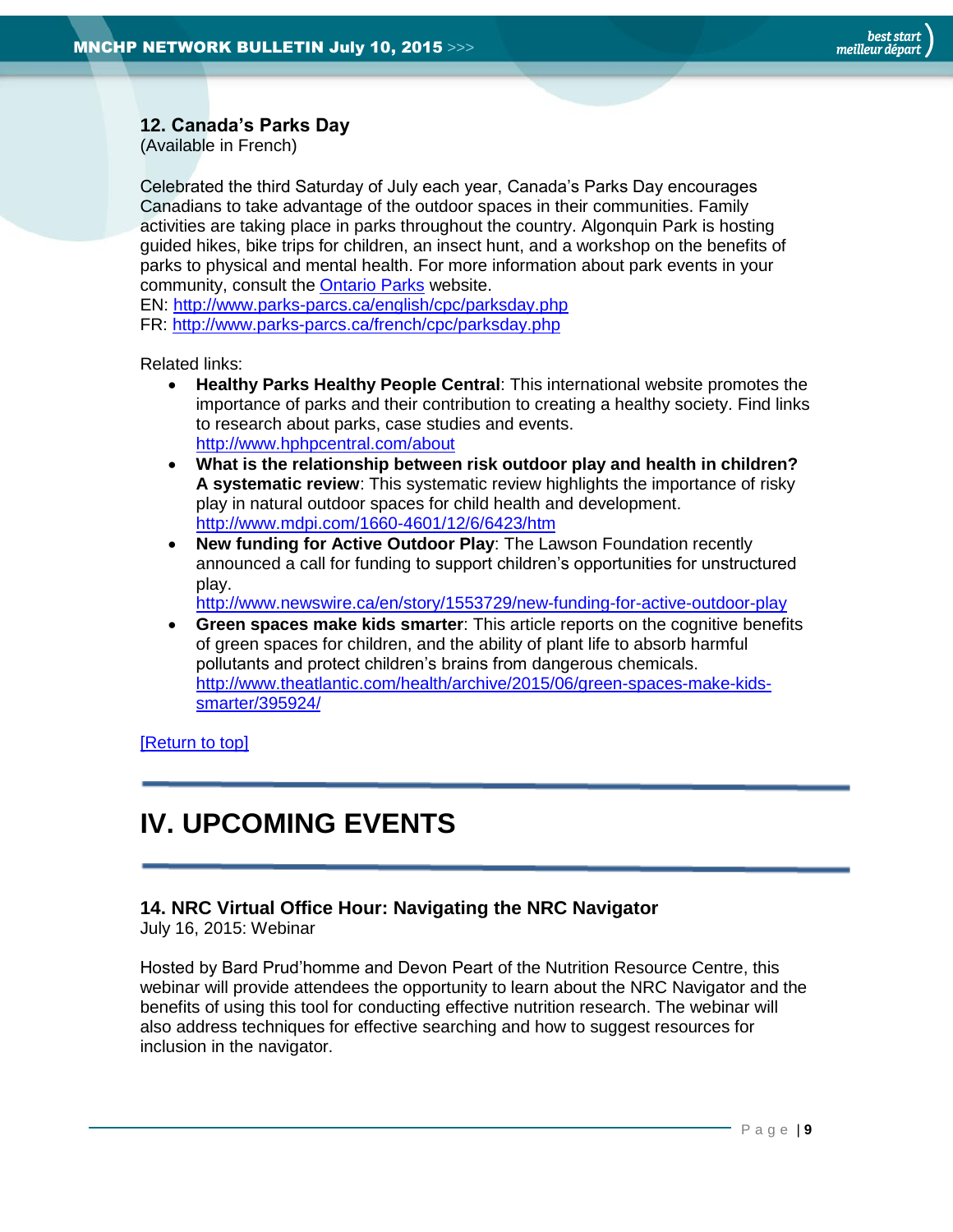[http://www.eventbrite.ca/e/nrc-virtual-office-hour-navigating-the-nrc-navigator-tickets-](http://www.eventbrite.ca/e/nrc-virtual-office-hour-navigating-the-nrc-navigator-tickets-17533495156)[17533495156](http://www.eventbrite.ca/e/nrc-virtual-office-hour-navigating-the-nrc-navigator-tickets-17533495156)

#### [\[Return to top\]](#page-0-0)

## <span id="page-9-0"></span>**15. 16th Annual Meeting of the Fetal Alcohol Canadian Expertise (FACE) Research Network**

September 17, 2015: Ottawa, ON

The 16<sup>th</sup> Annual Meeting of the Fetal Alcohol Canadian Expertise (FACE) Research Network will be held this September in Ottawa. This year's meeting will be a satellite event of NeuroDevNet's 2015 Annual Brain Development Conference. Presentations at the meeting will discuss a variety of topics, including the impact of prenatal alcohol exposure on early-life adversity, physical abnormalities in the brain associated with prenatal alcohol exposure, and the development of community programs to lower rates of FASD. Dr. Albert Chudley, former Medical Director of the Genetics and Metabolism Program with the Winnipeg Regional Health Authority, Dr. James Reynolds, Project Leader for the FASD Research Program in NeuroDevNet and Dr. Lori Vitale Cox, Clinical Coordinator of the Easter Door FASD Diagnostic team, will all speak at the event.

[http://www.cvent.com/events/face-2015/event-summary-](http://www.cvent.com/events/face-2015/event-summary-87996c6833984e8bafb3fc42a9ec694f.aspx)[87996c6833984e8bafb3fc42a9ec694f.aspx](http://www.cvent.com/events/face-2015/event-summary-87996c6833984e8bafb3fc42a9ec694f.aspx)

#### [\[Return to top\]](#page-0-0)

#### <span id="page-9-1"></span>**16. One Size Does Not Fit All: Customizing Care for Breastfeeding Families**

September 21, 2015: Halifax, NS September 23, 2015: Ottawa, ON September 25, 2015: Toronto, ON

La Leche League Canada has recently announced its Fall 2015 Series of Health Professional Seminars, which will be held in Halifax, Ottawa and Toronto. The seminars will be presented by Cynthia Good Mojab, Clinical Counselor and IBCLC and will feature sessions on sunlight deficiency and breastfeeding, prenatal and postnatal depression, contextualizing infant feeding issues, and the impact of ethics and culture on breastfeeding practices.

<http://www.lllc.ca/health-professional-seminars>

#### [\[Return to top\]](#page-0-0)

# <span id="page-9-2"></span>**17. 3rd Annual Infant Mental Health: (IMH-101) The Basics**

September 28, 2015: Toronto, ON & Webinar

This full-day workshop, facilitated by Director of Infant Mental Health Promotion Dr. Chaya Kulkarni and Mary Rella, Manager of Clinical Services at Yorktown Child and Family Services, is designed to provide an introduction to infant mental health to practitioners new to the field. The workshop will address the importance of good mental health to an infant's growth and development and how an understanding of mental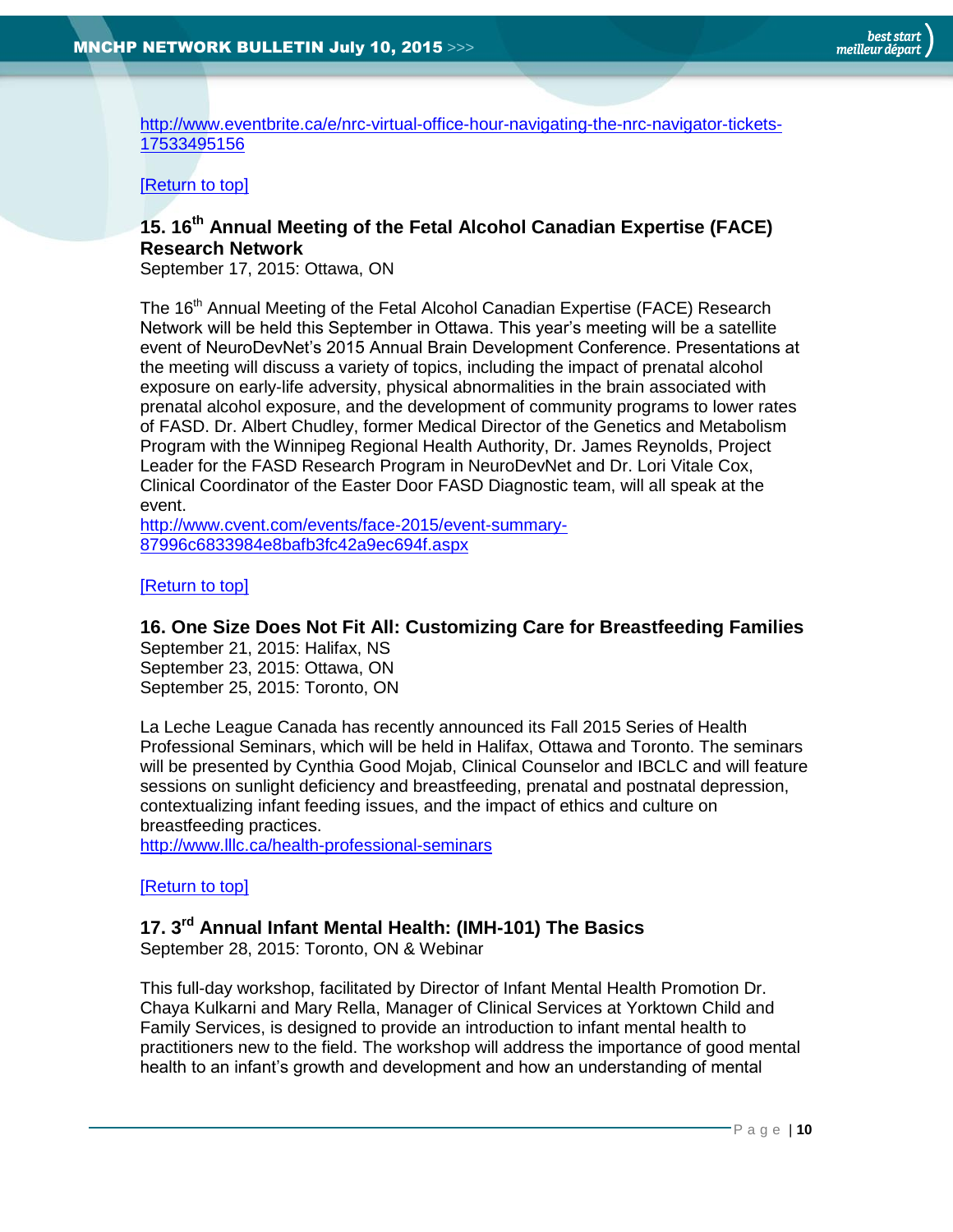health can be applied in different professional settings. Other topics covered include attachment and self-regulation, how to respond to difficult behaviours, and screening for mental health concerns. If you are unable to attend the workshop in-person, the training will also be broadcast live to the web.

[http://www.imhpromotion.ca/Portals/0/IMHP%20PDFs/Workshops/Workshop%20Flyer%](http://www.imhpromotion.ca/Portals/0/IMHP%20PDFs/Workshops/Workshop%20Flyer%20-%20IMH%20Basics%202015.pdf) [20-%20IMH%20Basics%202015.pdf](http://www.imhpromotion.ca/Portals/0/IMHP%20PDFs/Workshops/Workshop%20Flyer%20-%20IMH%20Basics%202015.pdf)

#### [\[Return to top\]](#page-0-0)

#### <span id="page-10-0"></span>**18. BFI Train-the-Trainer 20-Hour-Course Workshop**

September 28-29, 2015: Ottawa, ON October 1-2, 2015: Kingston, ON

This two-day training session is designed for participants from organizations who have already participated in a BFI Implementation Workshop, and who are planning to teach the BFI 20 Hour course. Through the workshop, participants will learn effective methods for teaching this course at their organization. The workshop will address the breastfeeding and BFI content of the course as well as the clinical practice component. The workshop has been approved for 6 L-CERPs and 4.75 R-CERPs. [http://www.cmnrp.ca/site/cmnrp/Breastfeeding\\_p4109.html](http://www.cmnrp.ca/site/cmnrp/Breastfeeding_p4109.html)

[\[Return to top\]](#page-0-0)

# <span id="page-10-1"></span>**V. RESOURCES**

#### <span id="page-10-2"></span>**18. 2015 Travers Fellowship series: Is Canada's foreign aid focus working?**

This series of stories, supported by the R. James Travers Fellowship, explores the impact Canada has made on maternal, newborn and child health 5 years after the Canadian government pledged 2.85 billion in aid. The pledge to support the health of mothers and children became known as the Muskoka Initiative. Through five articles, CBC's Laura Payton examines how Canada's investment has reduced maternal deaths and improved child health across the world. She also addresses what work still needs to be done, including improving access to contraceptives for many parts of the world. The last part in the series discusses what the new focus of the Sustainable Development Goals should be to continue this work.

[http://www.cbc.ca/news/politics/2015-travers-fellowship-series-is-canada-s-foreign-aid](http://www.cbc.ca/news/politics/2015-travers-fellowship-series-is-canada-s-foreign-aid-focus-working-1.3120289)[focus-working-1.3120289](http://www.cbc.ca/news/politics/2015-travers-fellowship-series-is-canada-s-foreign-aid-focus-working-1.3120289)

#### [\[Return to top\]](#page-0-0)

<span id="page-10-3"></span>**19. Eat Less, Eat Better …is it that simple? Conference eBook**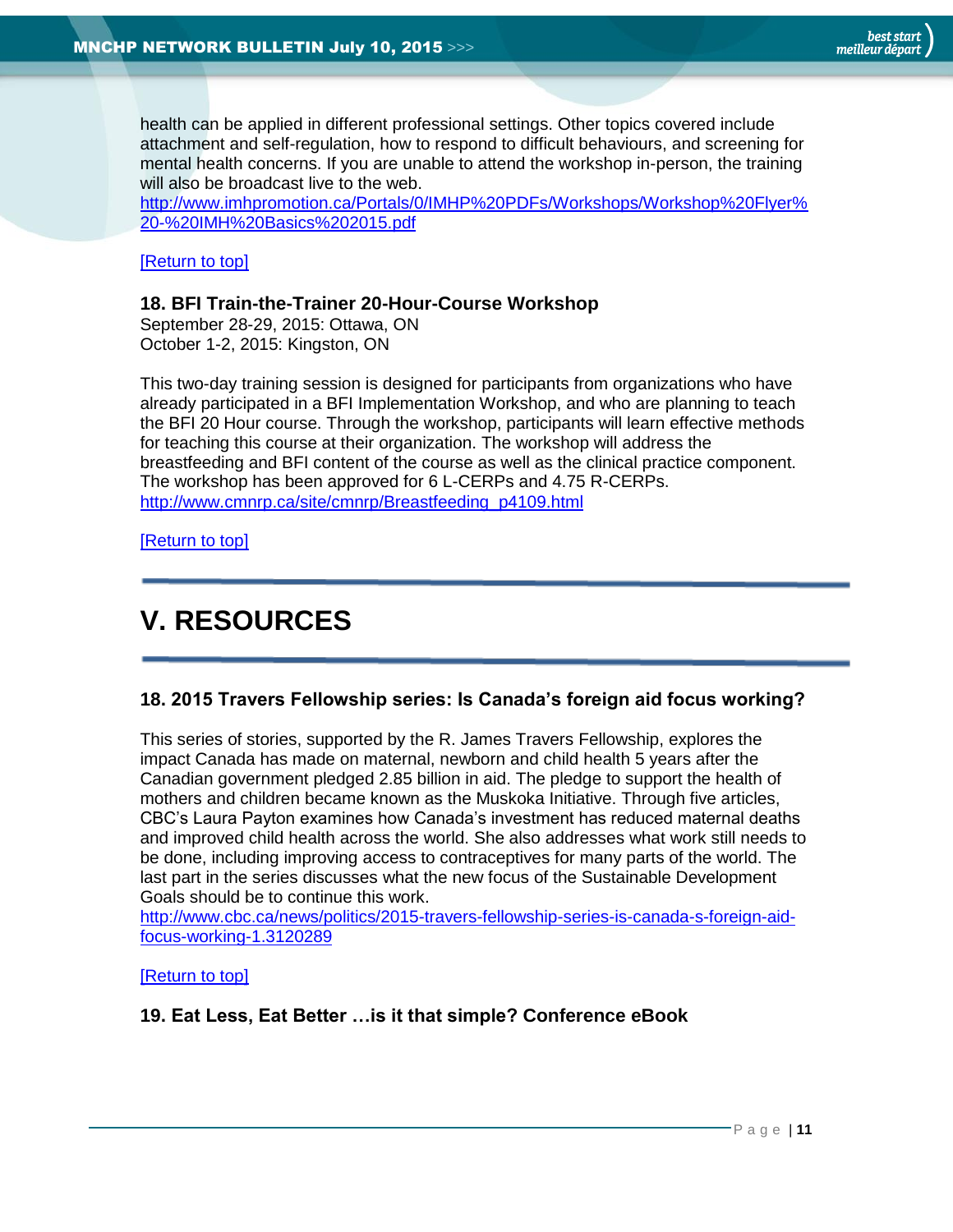The Nutrition Resource Centre recently released an e-book summarizing the highlights from their recent forum on obesity prevention. The e-book includes links to audio, slides and video from a variety of presentations at the event. Key workshops addressed the importance of using people-first language to reduce the stigma surrounding obesity, the social determinants of healthy eating, and the role played by epigenetics and preconception health in obesity prevention.

<http://opha.on.ca/Events/NRC-Forum-Ebook.aspx>

[\[Return to top\]](#page-0-0)

#### **20. Newborn Pain Reduction Poster**

(Available in French)

Produced by the Champlain Maternal Newborn Regional Program, this poster succinctly captures three key evidence-based methods for reducing newborn pain during bloodwork and immunization procedures. These methods are: breastfeeding during painful procedures, skin-to-skin placement 10-15 minutes prior to a procedure, and placing a small amount of sucrose on the newborn's tongue throughout the procedure. EN: [http://www.cmnrp.ca/en/cmnrp/Resources\\_p3813.html](http://www.cmnrp.ca/en/cmnrp/Resources_p3813.html) FR: [http://www.cmnrp.ca/fr/cmnrp/Ressources\\_p3813.html](http://www.cmnrp.ca/fr/cmnrp/Ressources_p3813.html)

[\[Return to top\]](#page-0-0)

#### <span id="page-11-0"></span>**21. A Booster for Vaccine-Confidence: Effective Counselling for the Hesitant Patient**

This new online course offered by the Canadian Paediatric Society teaches medical professionals how to effectively make recommendations for vaccinations to families who are vaccine hesitant. The course is CME-accredited, registration is free, and participants are able to learn at their own pace. <http://www.cps.ca/en/ecme>

[\[Return to top\]](#page-0-0)

#### <span id="page-11-1"></span>**22. Shelter Safe**

(Available in French)

This highly visual online resource allows women and children who are victims of violence and abuse to quickly find safety. Through a clickable online map, women can navigate to a shelter near them. Women can quickly exit the site by clicking on a "Hide Page" button. While the primary goal of the resource is to help women experiencing abuse, the map also serves as a reminder of the strong network of support in Canada for women in danger.

EN:<http://www.sheltersafe.ca/> FR:<http://hebergementfemmes.ca/>

[\[Return to top\]](#page-0-0)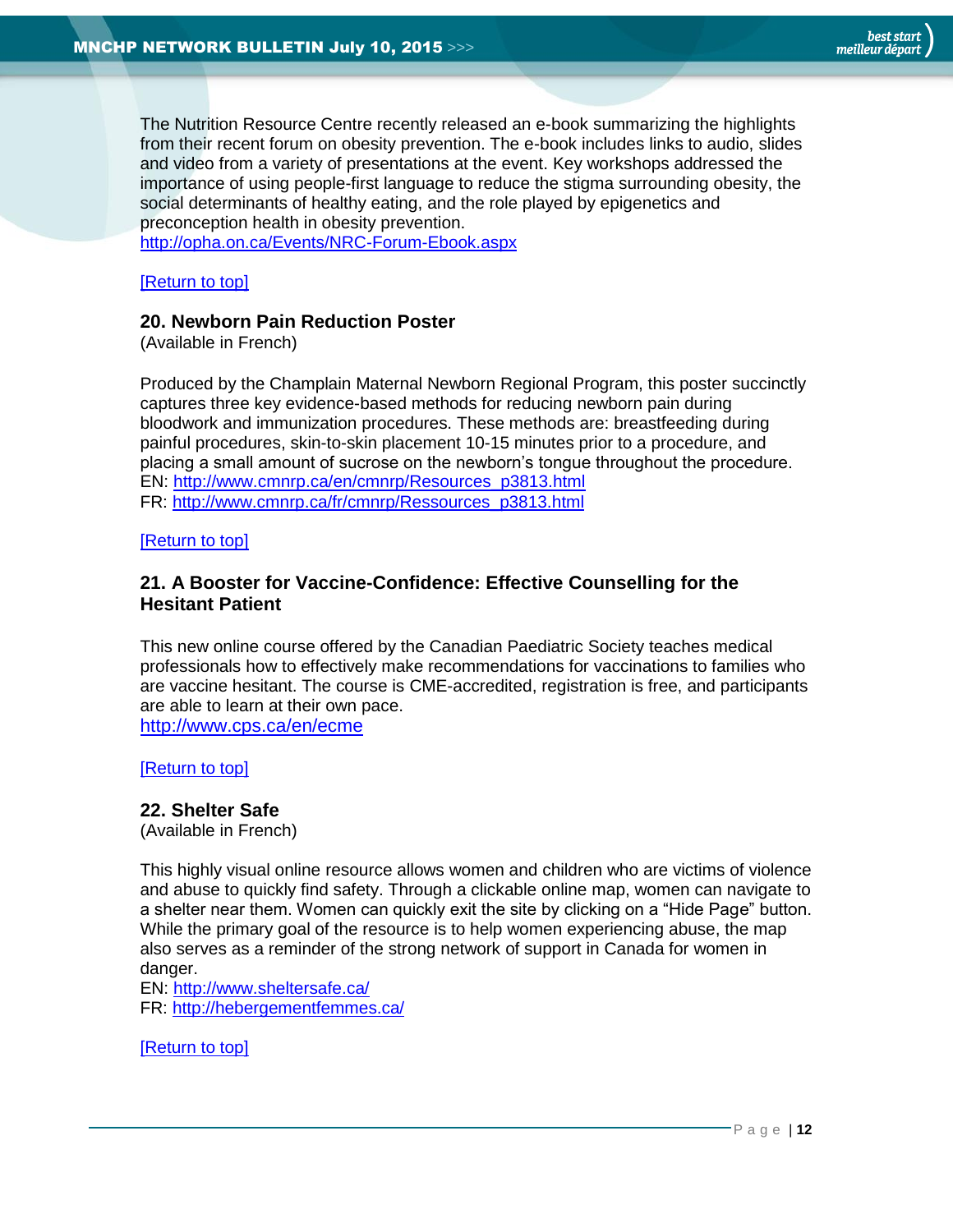#### **23. Recent videos:**

<span id="page-12-0"></span> **The Silence of Stillbirth**: Dr. Eleni Michaildis shares the story of her experience delivering a stillborn son.

[http://well.blogs.nytimes.com/2015/06/22/the-silence-of-stillbirth/?\\_r=1](http://well.blogs.nytimes.com/2015/06/22/the-silence-of-stillbirth/?_r=1)

- **Global Health Media Breastfeeding Videos**: Short instructional clips demonstrating how to express breastmilk, strategies for effective attachment, and different breastfeeding positions. <http://globalhealthmedia.org/videos/breastfeeding/>
- **InBrief: Early Childhood Mental Health**: This video illustrates current research by Harvard University's Center on the Developing Child and the impact of mental health on later issues with child development. [http://developingchild.harvard.edu/resources/multimedia/videos/inbrief\\_series/inb](http://developingchild.harvard.edu/resources/multimedia/videos/inbrief_series/inbrief_mental_health/) rief mental health/
- **Hand Expression**: This instructional video illustrates effective hand expression and discusses why instruction on hand expression is important. <http://www.unicef.org.uk/BabyFriendly/Resources/AudioVideo/Hand-expression/>

#### [\[Return to top\]](#page-0-0)

# <span id="page-12-1"></span>**VI. FEATURED BEST START RESOURCES**

#### <span id="page-12-2"></span>**24. Breastfeeding in Ontario: Evaluating Breastfeeding Programs and Initiatives Fact Sheet #5**

(Available in French)

This fact sheet highlights how program organizers can develop and implement an evaluation plan to determine their program's effectiveness and accountability. Examples from breastfeeding programs are given, but the information is readily transferable to other programs and initiatives.

EN[:http://www.beststart.org/resources/breastfeeding/B25\\_BF\\_evaluation\\_factsheet\\_fnl\\_](http://www.beststart.org/resources/breastfeeding/B25_BF_evaluation_factsheet_fnl_EN.pdf) [EN.pdf](http://www.beststart.org/resources/breastfeeding/B25_BF_evaluation_factsheet_fnl_EN.pdf)

FR[:http://www.beststart.org/resources/breastfeeding/B25\\_BF\\_evaluating\\_factsheet\\_fnl\\_](http://www.beststart.org/resources/breastfeeding/B25_BF_evaluating_factsheet_fnl_FR.pdf) [FR.pdf](http://www.beststart.org/resources/breastfeeding/B25_BF_evaluating_factsheet_fnl_FR.pdf)

[\[Return to top\]](#page-0-0)

#### <span id="page-12-3"></span>**25. Ontario Prenatal Education Network (OPEN)**

Supported by the Best Start Resource Centre, the Ontario Prenatal Education Network (OPEN) provides a space where professionals can share information and resources, ask questions and collaborate with peers on topics related to prenatal education. Prenatal educators, midwives, doulas, public health nurses, health promoters & researchers, physicians & front-line workers who work with pregnant women and other professionals with a strong interest in prenatal education are welcome to subscribe. **Subscribe today**:<http://fluidsurveys.com/surveys/ohpe/subscriptionsopen2015-2016/>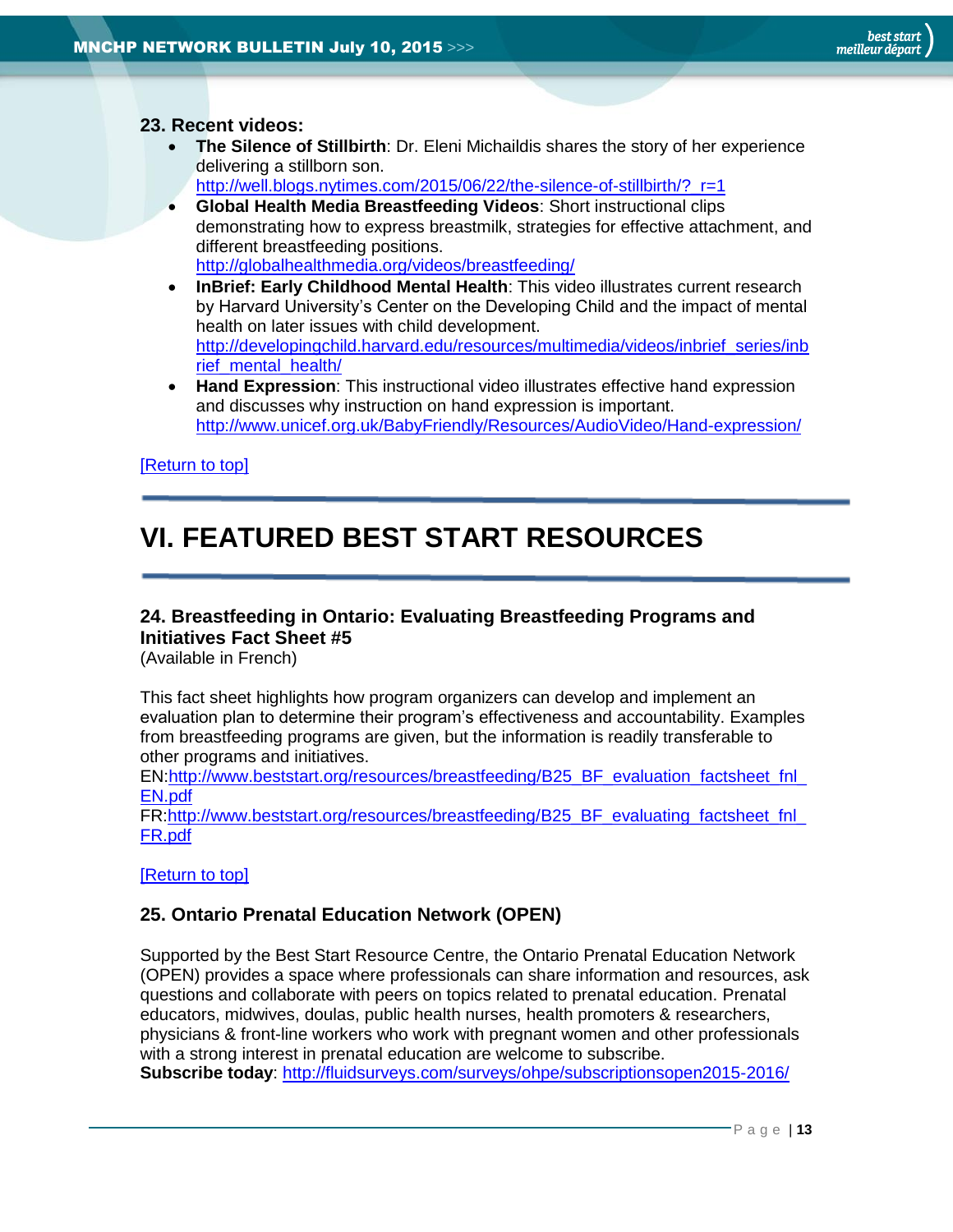#### [\[Return to top\]](#page-0-0)

#### <span id="page-13-1"></span>**26. Prenatal Education Web Watch**

This new tool, available from our [Prenatal & Postpartum Resources](http://www.beststart.org/cgi-bin/commerce.cgi?search=action&category=E00E&advanced=yes&sortkey=sku&sortorder=descending) page, will help you stay current on all things related to prenatal education. You'll find updates from key prenatal education websites and blogs, the latest news pertinent to prenatal educators, feeds from top scholarly journals, and recent tweets from experts in prenatal education.

**Watch this short video to learn more about the web watch:**  <https://www.youtube.com/watch?v=gl1ILKkbipM>

**Visit the web watch**:<http://www.netvibes.com/bsrcprenatal#General>

[\[Return to top\]](#page-0-0)

#### <span id="page-13-0"></span>**About This Bulletin**

*The Best Start Resource Centre thanks you for your interest in, and support of, our work. Best Start permits others to copy, distribute or reference the work for non-commercial purposes on condition that full credit is given. Because our MNCHP bulletins are designed to support local health promotion initiatives, we would appreciate knowing how this resource has supported, or been integrated into, your work [\(mnchp@healthnexus.ca\)](mailto:mnchp@healthnexus.ca). Please note that the Best Start Resource Centre does not endorse or recommend any events, resources, or publications mentioned in this bulletin.* 

**Information on the MNCHP Network:** Emai[l mnchp@healthnexus.ca](mailto:mnchp@healthnexus.ca) or visit <http://www.beststart.org/services/information.html> **To manage your subscription, unsubscribe from the list-serv and access the MNCHP archives**: <http://lists.beststart.org/listinfo.cgi/mnchp-beststart.org> **To submit items for MNCHP Bulletins**: Emai[l mnchp@healthnexus.ca](mailto:mnchp@healthnexus.ca)

#### **Contact Us**

**Best Start Resource Centre**: [http://beststart.org/index\\_eng.html](http://beststart.org/index_eng.html) **Health Nexus**:<http://en.healthnexus.ca/> 180 Dundas W., Room 301, Toronto (Ontario) M5G 1Z8

# **Stay connected!**

The free weekly **[Ontario Health Promotion E-mail bulletin \(OHPE\)](http://www.ohpe.ca/)** offers a digest of news, events, jobs, feature articles on health promotion issues, resources, and much more, to those working in health promotion.

**[Click4HP](https://listserv.yorku.ca/archives/click4hp.html)** is an international dialogue on health promotion. Participants exchange views on issues and ideas, provide leads to resources, and ask questions about health promotion.

**[The Maternal Newborn and Child Health Promotion \(MNCHP\) Network](http://www.beststart.org/services/MNCHP.html) -** A province-wide electronic forum for service providers working to promote preconception, prenatal and child health.

**[Health Promotion Today](http://en.healthnexus.ca/)** - 0ur blog keeps you informed of news and topics related to health promotion.

Follow us on **[Twitter](https://twitter.com/Health_Nexus)** to stay up to date on all things related to health promotion.

View our video resources on **[YouTube](http://www.youtube.com/user/healthnexussante)** and **[Vimeo](https://vimeo.com/user9493317)**